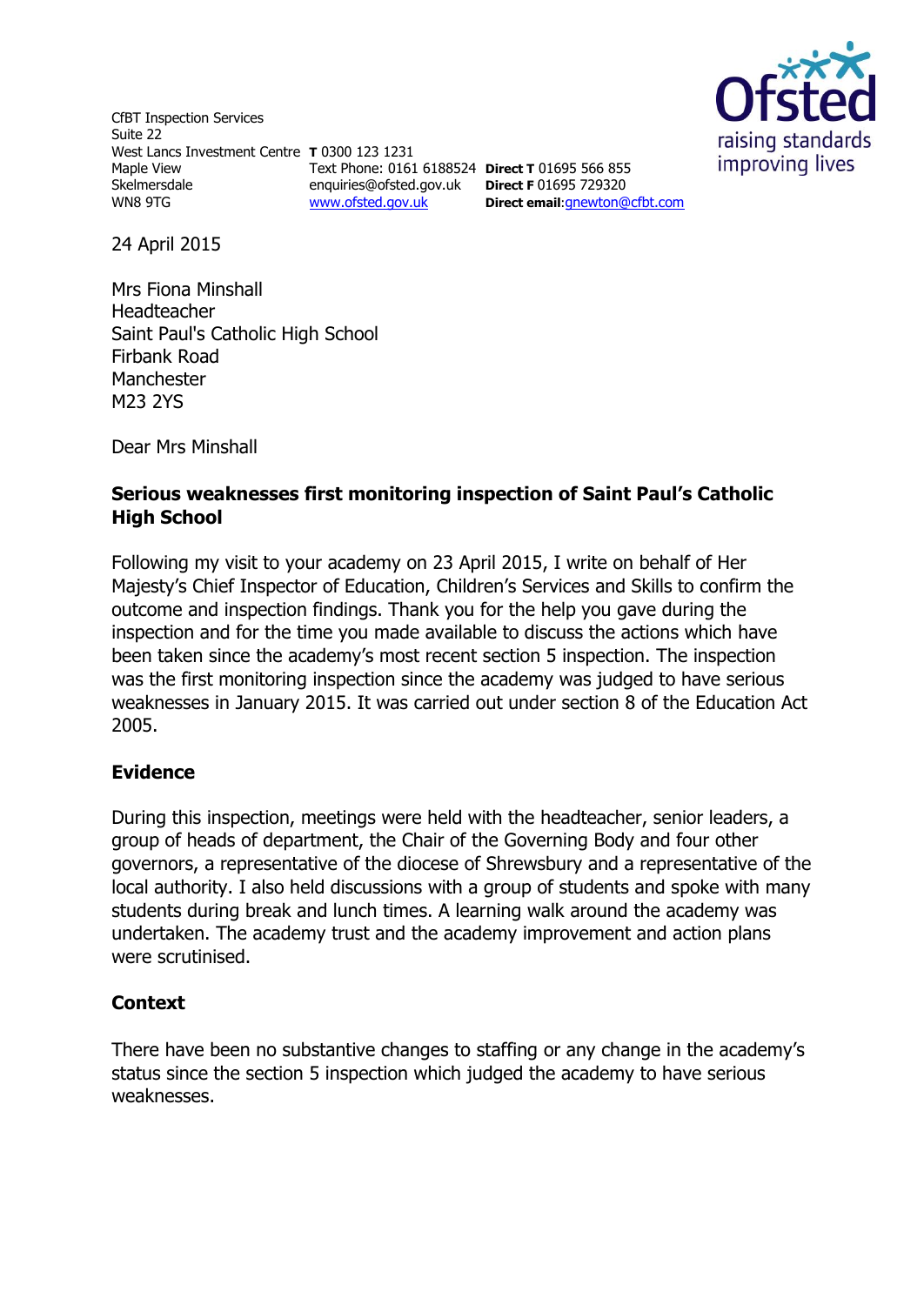

# **The quality of leadership and management at the school**

The academy improvement plan prioritises the areas for improvement identified at the last inspection. The headteacher and senior leaders demonstrate a well-focused and purposeful approach to improvement planning. The detailed improvement plan conveys a clear direction, details accountability and allows for opportunities for impact to be evaluated. Data, tracking and monitoring systems have been sharpened and there is now a clearer view of current student progress and needs. Intervention systems are better developed but require further strengthening, particularly in relation to tackling individual student needs and the development of appropriate curriculum pathways. A review of the curriculum structure has been undertaken and significant changes will be introduced in September 2015. Progress boards are well used to chart individual student improvement in Year 11 and 10. Systems are in place to ensure that pupil premium funding (additional government funding) is more appropriately targeted and monitored. The academy continues to struggle with teacher recruitment in key areas.

I raised concerns during the monitoring inspection with regard to the current progress of Year 11 students. Current and robust academy data indicate that attainment at the end of the current Year 11 will remain largely static when compared to the previous year and in relation to the percentage of five  $A^*$  to C, including English and mathematics, GCSE grades attained. There remains a strong possibility that the academy's results for this attainment measure will be below the government floor standards for a second year. Current data on Year 10 students indicate that they are making better progress. The headteacher, senior leaders and governors are aware of the urgent need to improve both the progress and attainment of students by the end of Year 11.

Programmes are now in place to share the best practice in teaching and learning. However, senior leaders recognise that the opportunities for the sharing of good practice need to be further extended and developed. Learning walks of the academy are regularly undertaken by senior staff and teachers are provided with clear feedback on strengths and areas for improvement. Academy records indicate that student behaviour is improving. However, students told the inspector that behaviour in classes remains too variable and that they experience too much disruption to their learning because of the poor behaviour of some students. Senior leaders are acutely aware of the need for academy behaviour codes to be applied consistently across all provision.

There is both greater support for and greater accountability expected of middle managers. A development programme is now in place to enhance the further effectiveness and accountability of middle leaders. This remains at an early stage and further work is required so that middle managers fully embrace their responsibilities, particularly in relation to the quality of teaching and learning and implementation of academy behaviour rules within their areas of responsibility.